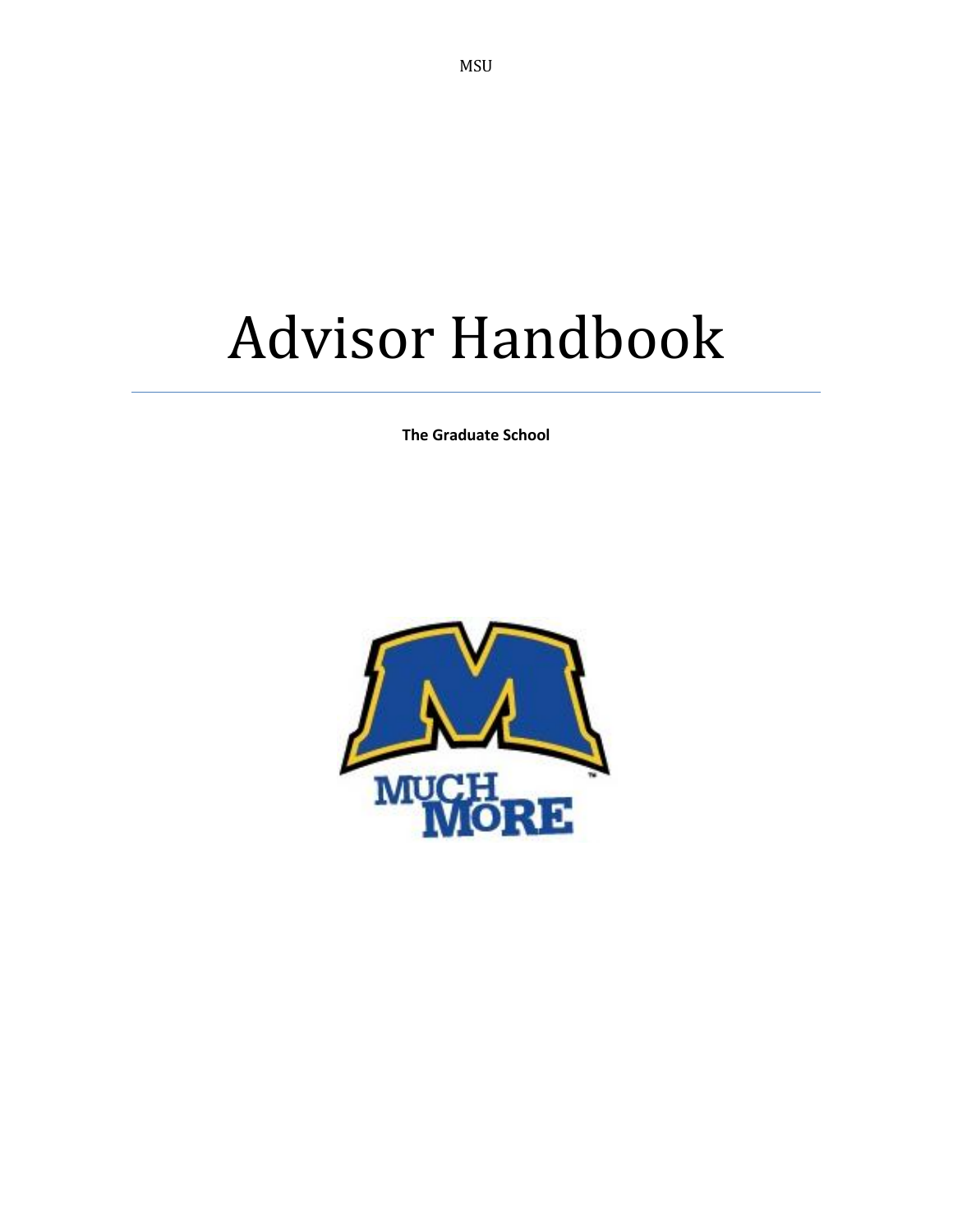### **TABLE OF CONTENTS**

### Getting In

|                                 | 2              |
|---------------------------------|----------------|
|                                 | $\overline{2}$ |
|                                 |                |
| <b>Reminder of things to do</b> |                |
|                                 | 3              |
|                                 | 3              |
|                                 | $\overline{4}$ |
|                                 | 4              |
| Assistantships                  |                |
|                                 | $\overline{4}$ |
| Proce <b>D</b> ures & Policies  |                |
|                                 | 5              |
|                                 | 5              |
|                                 | 6              |
|                                 | 6              |
|                                 |                |
| University Service & Support    | 6              |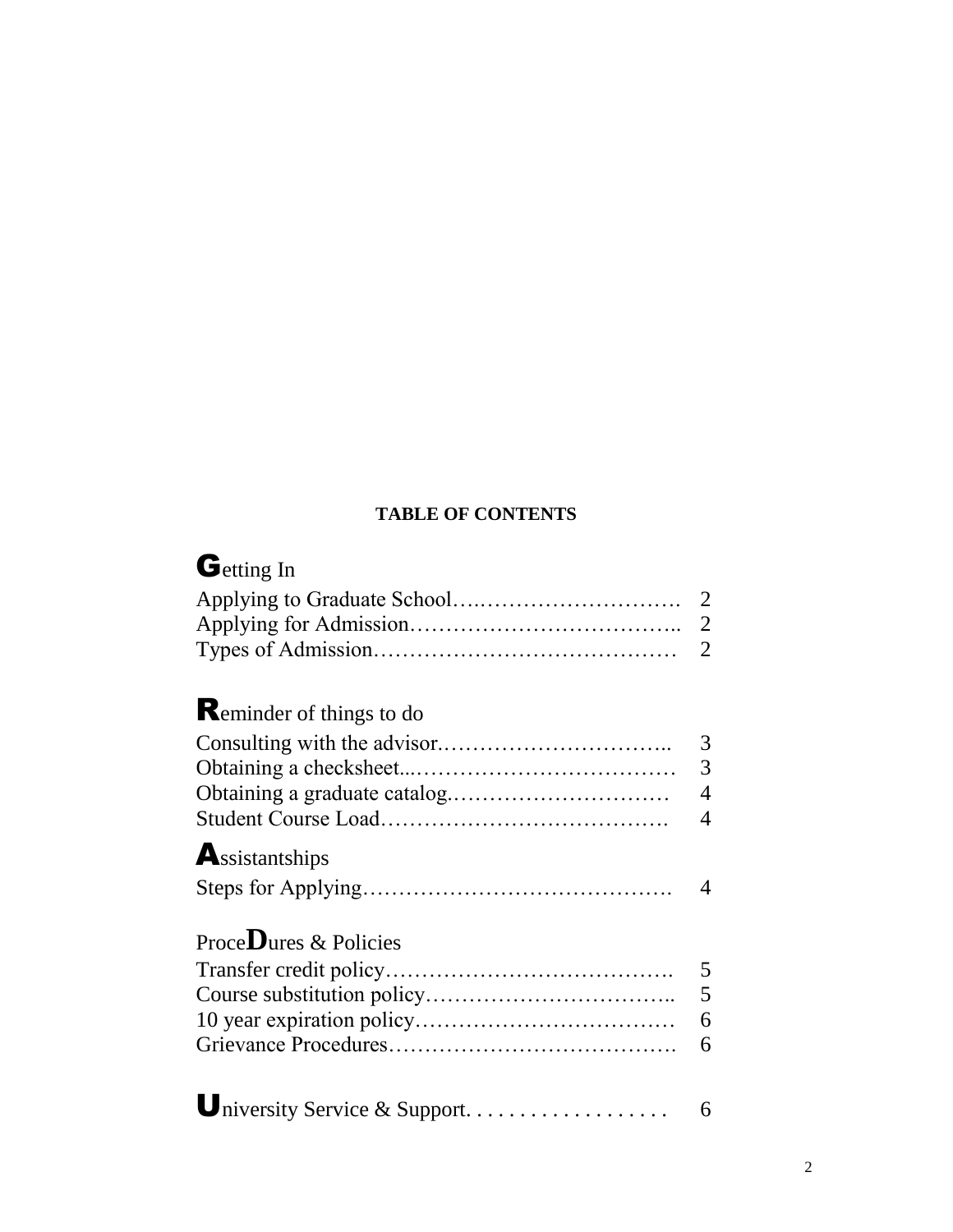| <b>A</b> Second Master's Degree                                            | 7                   |
|----------------------------------------------------------------------------|---------------------|
|                                                                            |                     |
| $\mathbf E$ xiting the program<br>Comprehensive written or oral exit exams | $\overline{7}$<br>8 |

## GETTING IN

#### **APPLYING TO GRADUATE SCHOOL**

Admission to graduate study is granted to students who meet the academic requirements and who hold a baccalaureate degree from Morehead State University or some other accredited institution of higher education, and to certain qualified Morehead seniors. A minimum grade point average (g.p.a) of 2.5 is required on all undergraduate work. Some degree programs require a higher grade point average. Minimum scores on the GRE, GMAT, or MAT are established by program.

#### **DEADLINE FOR ADMISSION**

The deadline for applying to the graduate school is the semester prior to planned entrance. Applying after that date will cause delays in the admission procedures.

### **APPLYING FOR ADMISSION**

- 1. A student may pick up or be mailed an application from the Graduate Office or Enrollment Services. They may also apply on-line via the Internet at [www.moreheadstate.edu.](http://www.moreheadstate.edu/) There is a \$30.00 application fee for first time MSU graduate students.
- 2. The student returns the completed application along with the following materials by the deadline: official undergraduate transcript if other than MSU; GRE, GMAT, or MAT score if required; and if applying to an education program, a copy of the teaching certificate, or statement of eligibility.
- 3. The information is compiled and the student's information is sent to the department representative for approval.
- 4. The department representative sends the information back to Enrollment Services noting whether the student is accepted or denied. If accepted, the department representative assigns the advisor.
- 5. The Enrollment Services representative in turn corresponds with the student regarding the type of admission and the name, location and phone number of the assigned advisor. The student is given their ID# with instructions to login and access their degree audit.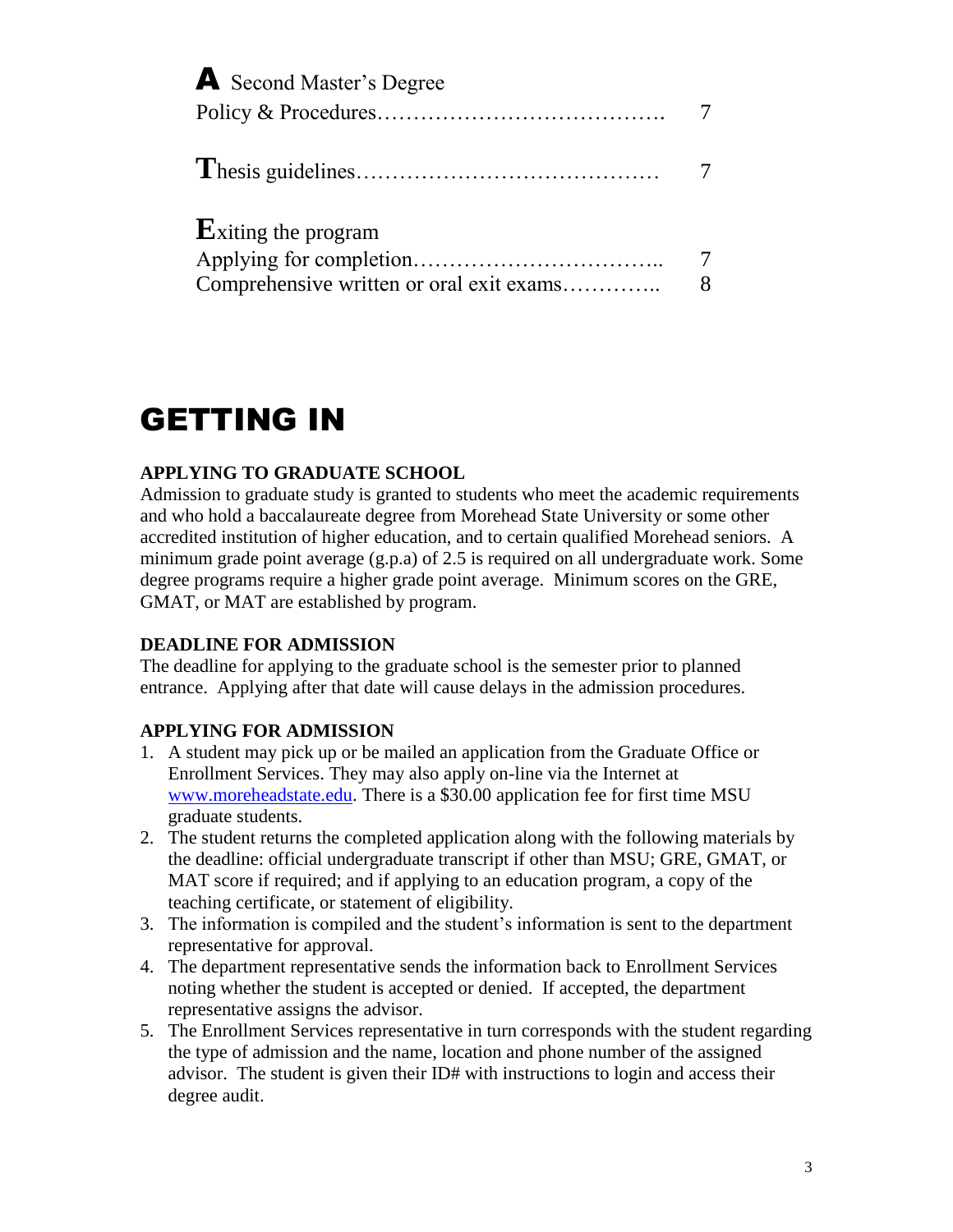#### **TYPES OF ADMISSION**

- 1. Unconditional the student who meets the requirements for both general admission to graduate study and admission for a particular program.
- 2. Conditional the student who meets the general requirements for admission to graduate study, but fails to satisfy one or more special requirements for admission to a particular program. This is a temporary classification, and must be changed as soon as the specified conditions are satisfied. The student will not be allowed to take more than 12 hours without being unconditionally admitted.
- 3. Unclassified the student who meets the requirements for admission to graduate study but does not wish to work toward a graduate program. Students should note that no more than 12 semester hours of graduate credit earned as an unclassified student may later be applied toward a program, and only then at the discretion of the advisor and the dean of graduate programs.
- 4. Attempt-To qualify the student whose undergraduate grade-point average is slightly below 2.5, but not less than 2.3. Students so admitted may, after completing a minimum of 12 semester hours of graduate work with a g.p.a. of at least 3.0, be considered for admission to a degree program. Upon admission to a program, six of the 12 semester hours of graduate credit may be counted toward meeting degree requirements.
- 5. Non-degree program the student who wishes to do a planned graduate program that leads to renewal or additional certification, but not to a degree. Prerequisites are a baccalaureate degree and a teaching certificate.
- 6. Visiting Students the student who has been admitted to a graduate program at another institution. Such a student may enroll at MSU by submitting a visiting student application upon which his or her graduate dean or registrar certifies that the student is in good standing and has permission to enroll for graduate work at MSU.
- 7. Seniors at the University Students in the final semester of undergraduate study who have a minimum g.p.a. of at least 2.5 may apply to enroll concurrently in courses for graduate credit according to limitations outlined in the graduate catalog.

### REMINDER OF THINGS TO DO

#### **CONSULTING WITH THE ADVISOR**

College seniors and other prospective graduate students may be referred to faculty for consultation about graduate study prior to program admission. Often the student will want to know if his/her baccalaureate work fulfills the admissions course work criteria, and/or if graduate work taken elsewhere can be applied toward MSU programs. The clearest way to provide the information is to give the inquirer a checksheet. It would be wise, particularly in programs where there are a number of advisors, to label the checksheets as SAMPLE, UNOFFICIAL, or some other designation denoting that they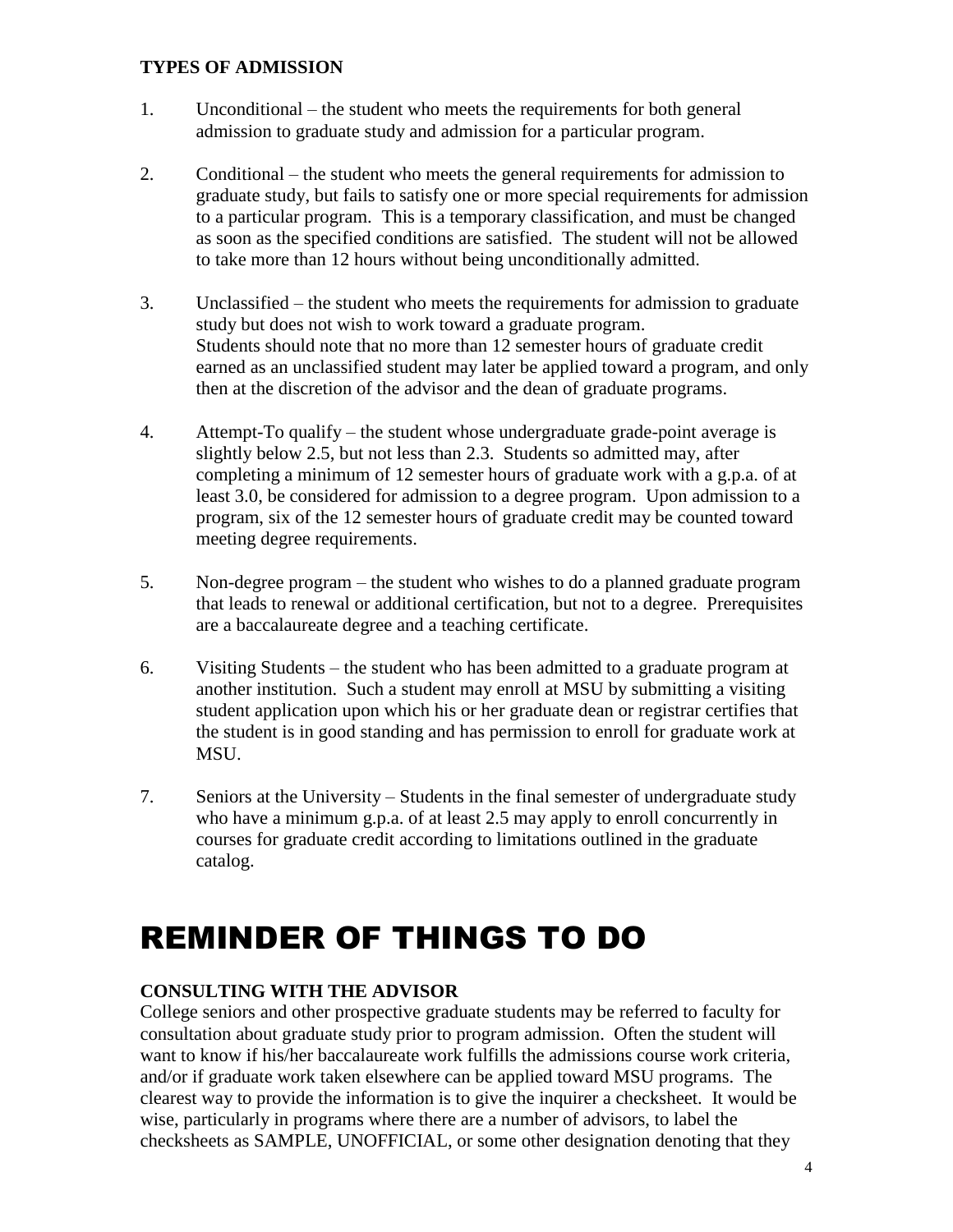are an informal analysis sheet and not the prospective students' official checksheet. You may also refer the student to the "what if" section of webadvisor.

The following documents should be included in an advisee's file:

- 1. Copies of program admissions letters, transcripts, (GRE, GMAT, TOFEL for International students) test scores.
- 2. Program checksheet.
- 3. Course substitution forms (if needed).
- 5. Copy of program completion form.

#### **OBTAINING A CHECKSHEET**

In the admission letter a new student is provided with a computerized checksheet. A completed checksheet signifies the formal agreement between the student and the University for a specific course of study. It guides the student through a sequence of courses and provides official notice of the program to be followed.

While it is the responsibility of the advisee to seek out his/her advisor, some advisors initiate contact by sending out letters introducing themselves to new advisees and encouraging them to schedule an appointment.

For those students who do not have a computerized checksheet, they will need to complete a manual checksheet at the beginning of their program. Once the checksheet has been filled out and signed by the advisor and advisee who both retain a copy. One copy should be placed on file in the Graduate School. Subsequently, conditions may dictate a need to make course changes on the checksheet.

#### **OBTAINING A GRADUATE CATALOG**

Catalogs are available at www.moreheadstate.edu/catalog

Once a student has been admitted to a program, he/she will follow the rules and regulations in the graduate catalog at the time of admission. Example: a student who is admitted October 4, 2002, will be responsible for following the 2002-03 graduate catalog. If along the way a student completes a "change of program" (new application form) and is admitted to the new program, he/she will be required to follow the graduate catalog that corresponds with the date the change to the new program was approved.

#### **STUDENT COURSE LOAD**

The minimum full-time graduate load for a semester is nine semester hours; for each summer term, it is three semester hours. The maximum load is 15 hours for a semester and six hours for each summer term. Half-time status is 4 hours for the fall and spring semesters.

# ASSISTANTSHIPS

A number of graduate assistantships are available each year for students who have been admitted unconditionally to a graduate degree program. Students enrolled in non-degree or certification programs are not eligible. Assistantships provide a stipend of \$10,000 per year (fall and spring semesters). A graduate assistant must be a full-time student who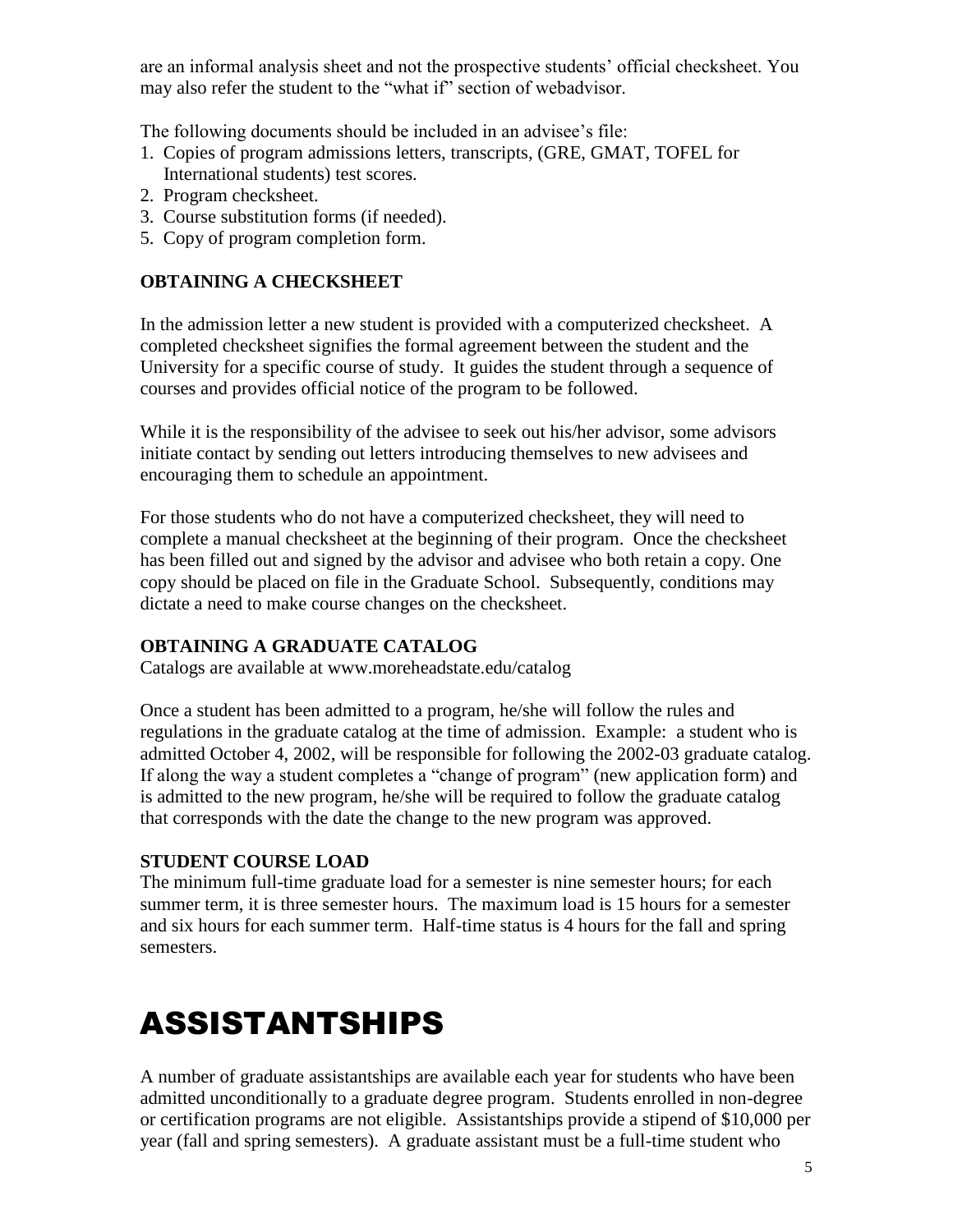maintains a 3.0 grade point average and registers for at least nine graduate credit hours (600 level), but no more than 12 hours credit each semester. If a student fails to maintain a 3.0 g.p.a. they will be removed from their position. Twenty hours a week must be devoted to the duties of an assistantship. Non-resident students are not required to pay out of state tuition; all recipients must pay the regular Kentucky resident and incidental fees.

Students must apply for reappointment each fall semester in the department. If a student has been a graduate assistant for the academic year they are eligible for in-state status if they wish to enroll in summer courses.

### **STEPS FOR APPLYING FOR A GRADUATE ASSISTANTSHIP**

- 1. Must submit an application at [www.moreheadstate.edu/hr](http://www.moreheadstate.edu/hr)
- 2. Departments planning to use graduate assistants should identify a member of the graduate faculty to coordinate the activities of the graduate assistant(s).
- 3. The faculty member should furnish each graduate assistant with a job description which outlines his/her duties. The graduate assistant must agree to these duties and sign an acceptance form.
- 4. Unless exempted by SACS standards, a graduate assistant, who has teaching responsibilities, must have completed at least 18 graduate semester hours in his/her teaching field and must be supervised by a graduate faculty member with teaching experience in the same field. The graduate assistant's supervision on the part of the faculty member must include in-service training and evaluation.
- 5. Any grievance must be routed through the supervising faculty, department chair, or director and the Graduate Dean.

# PROCEDURES & POLICIES

### **TRANSFER CREDIT POLICY**

In most cases the student has already completed the course at another institution and is asking that it be transferred. The desired process is for the student to meet with his/her advisor first, obtain authorization and then complete the course at another institution.

In order for a course to be transferred to MSU, a course substitution form must be completed. The form is available at www.moreheadstate.edu/graduate. The student and the advisor initiate the form, the form is then forwarded to the department chair for approval, and on to the graduate dean for approval. When the form reaches the Graduate School, the student should make sure that an official transcript is in his/her file for the transfer to be made. The Graduate School representative then reviews the form and transcript for accuracy and instructs the Registrar's Office to place the course on the student's transcript.

A maximum of nine semester hours of graduate credit earned at another accredited institution may be accepted toward meeting requirements for the graduate program provided:

- 1. the credit has been earned at an accredited graduate institution within 10 years of the date on which the graduate program requirements are completed;
- 2. the work is acceptable as credit toward a comparable program at the institution from which transfer is sought;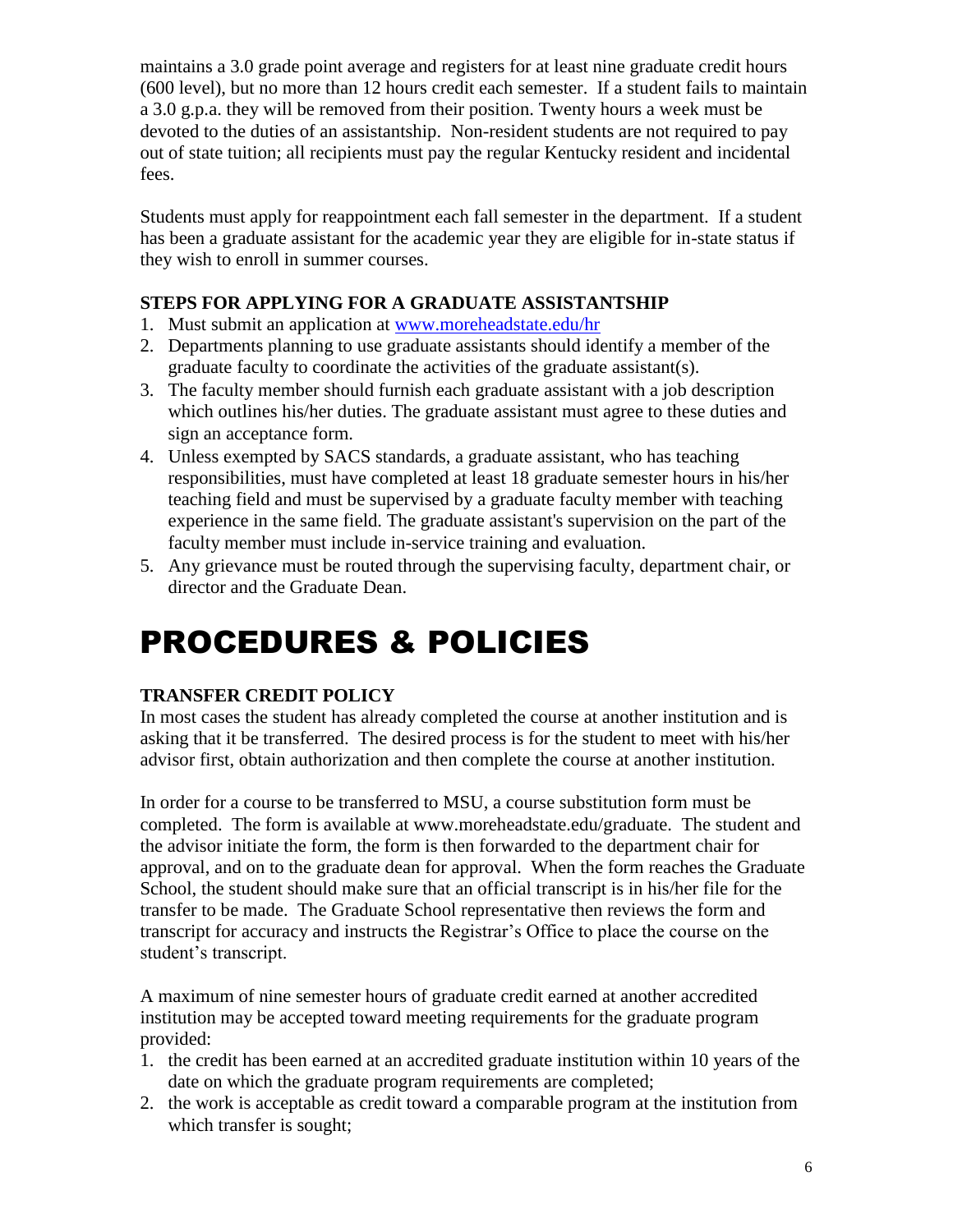- 3. the course(s) to be transferred carry a mark of "B" or better (9 quality points); and
- 4. the course(s) are approved by the advisor, department chair and the graduate dean. Approval is based on the evaluation of an institution using these criteria: length of the instructional term, frequency and length of class sessions, availability of library services, course syllabus and/or statement of requirements, and faculty member's qualifications

Transfer credits taken during the final semester of a program will delay program completion until official transcripts of the courses have been received in the Graduate School.

#### **COURSE SUBSTITUTION POLICY**

The course substitution form is to be used when a student has taken a different MSU course than the one listed on the checksheet. The student meets with the advisor in advance of taking the course. They review the course to be substituted, and the advisor will then complete a course substitution form notifying the department chair, the graduate dean, and the graduate office of the change. The course to be substituted must be no older than 10 years, must carry a mark of "B" or better (9 quality points), and must be relevant to the required course listed on the checksheet.

#### **10 YEAR EXPIRATION POLICY**

From the time he/she begins work on it a student has 10 years to complete a program. If a degree or program is not completed within the required time, suitable courses must be completed to replace those more than 10 years old.

### **GRIEVANCE PROCEDURES**

The student complaint procedure for resolving an academic grievance is outlined in four steps. Please refer to the general information section of the graduate catalog.

### UNIVERSITY SERVICE & SUPPORT

The Morehead State University Graduate School maintains a toll free number: 1-800-585-6781. The number is to be used only for business in the Graduate Office and for contacting the advisor.

Listed are the most commonly used graduate support offices and their functions as outlined below.

#### Registrar's Office - Ginger Hall 201 – phone 783-2008

Transcripts are obtained from this office 24 hours after a request is submitted. On campus students may go in person and submit a transcript request form. Each official transcript costs \$4.00. Transcripts may be picked up at the transcript window the day after request submission. Students not on campus must make transcript requests in writing or on the Web; phone requests are not taken.

The Registrar's Office posts graduate student semester grades after the close of each term. Students will want to check their online account. Graduate students do not receive mid-term grades.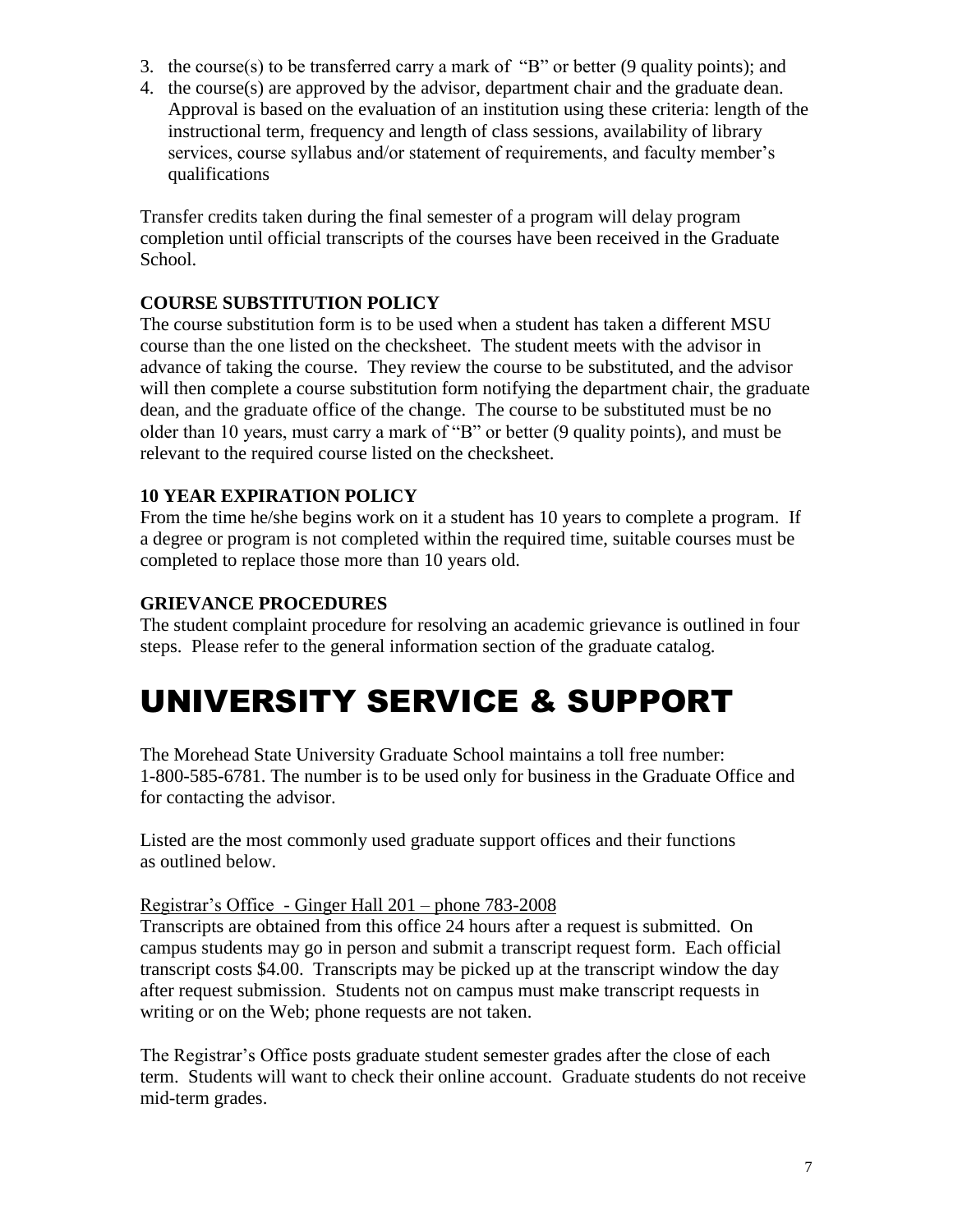Testing Center – Ginger Hall 501 – 783-2526

Information about GRE, GMAT, MAT and TOEFL test dates, cost and application procedures are available from Testing Center personnel. Students do not have to take the tests at Morehead State University, but they need to indicate on the appropriate forms that their scores are to be sent to this institution.

### Graduate School – Ginger Hall 701 – 783-2039

The Graduate School serves as a repository for forms, catalogs, and student records. Students and advisors can pick up applications for program admission, program completion applications, and TC-1 Forms. The office maintains University Graduate Committee minutes and materials for graduate faculty membership

# A SECOND MASTER'S DEGREE

### **POLICY & PROCEDURES**

Students completing one master's degree may apply for admission to another degree program. To complete a second master's degree, a student must:

- 1. meet admission requirements;
- 2. complete a minimum of 15 graduate semester hours of Morehead State University residence credit in approved courses after the first master's degree has been awarded. (Additional courses may be necessary to meet the degree requirements)
- 3. pass an exit examination.

A student who enters the master's degree program after completing the non-degree Fifth-Year Program must:

- 1. present GRE scores required by the master's degree program;
- 2. complete a minimum of 15 graduate semester hours of MSU residence credit. (In meeting specific degree requirements, a minimum of 18 semester hours will be required if only 12 semester hours of graduate work was done for the Fifth-Year);
- 3. pass an exit examination.

# THESIS GUIDELINES

Several master's degree programs offer the student the option of writing a thesis. If a student plans to write a thesis, he/she should contact the advisor about the intent as early in the program as possible. Prior to beginning work on a thesis, the student must obtain a copy of the official guidelines from the Graduate School or at

www.moreheadstate.edu/gradschool. A minimum of two copies of the final thesis, signed by the student's committee, must be submitted to the graduate office at least two weeks prior to the end of the term in which the student anticipates completing all degree requirements.

# EXITING THE PROGRAM